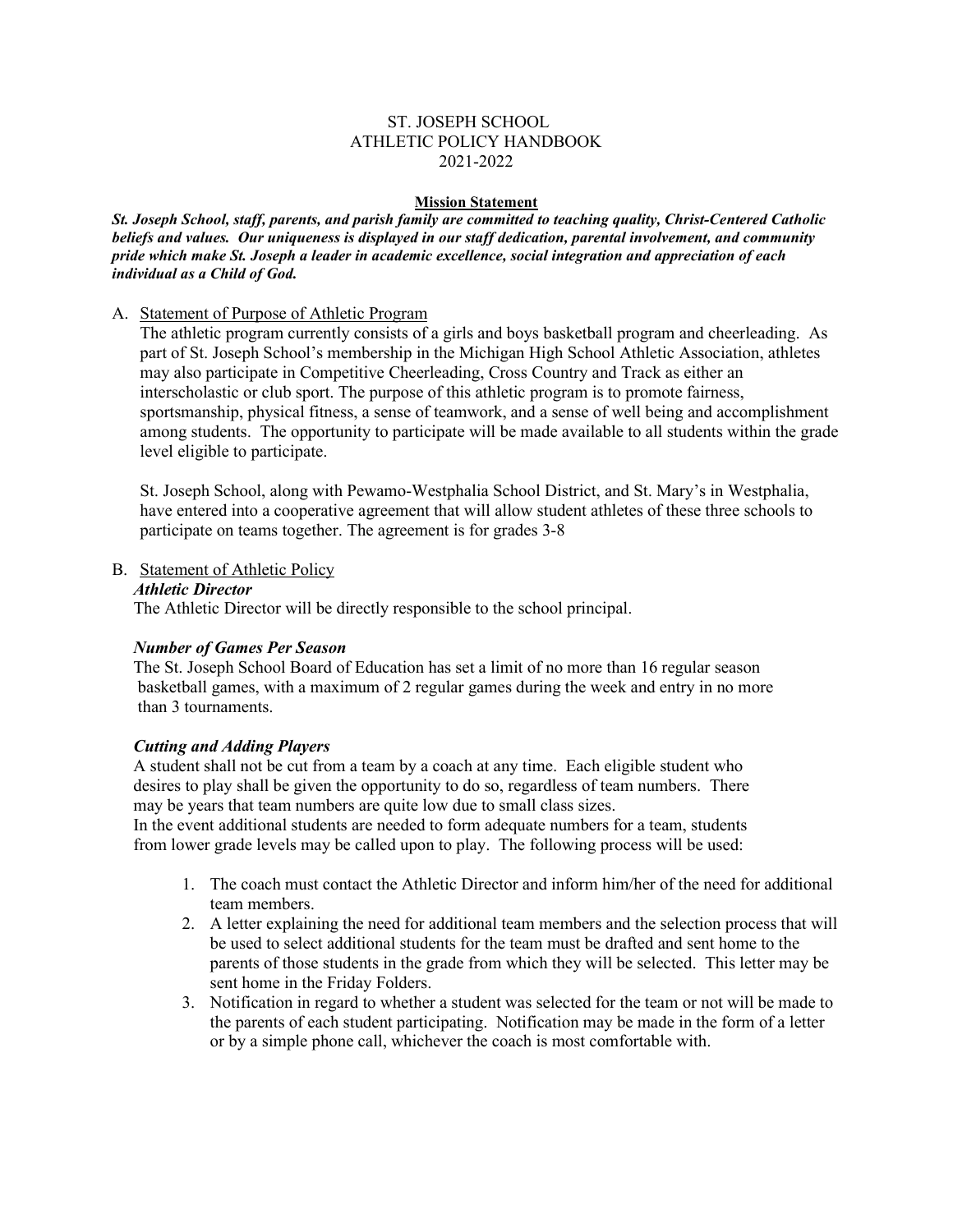# *Students participating in athletics shall agree to abide by the following athletic requirements:*

The principal and involved teacher will send home a progress note on Friday of each week during the school year for those students not meeting the expected minimum requirements. This will be sent home in the Friday Folder. The minimum requirements are as follows:

1. If a student receives a "D" average in any class, the student will be placed on probation for one week. The student may ask the teacher to do extra credit to raise the grade. It is at the teacher's discretion whether to allow the extra credit.

If the "D" average is not raised to a "C" average or higher by the end of the second week, the student will be suspended from game participation during the first game following the notice. Classroom effort, and/or overall attitude within the classroom will be taken into account as well as initiative to ask for extra credit.

Each week, the principal will also notify the coaches of any students who are receiving progress notices for any reason.

- 2. Serving a detention for unacceptable behavior makes a student ineligible to participate in the next game immediately following the date the detention is given. The student will still be allowed to participate in practices.
- 3. Any student suspended from playing a game may dress for the game—but may not participate. Parents may opt to keep the student home from the game. Please let the coaches know what you plan to do.
- **4. The following fee and forms must be on file in the school office before the first practice or game. The student will be unable to participate if they have not been turned in.**
	- **\* 25.00 League Fee**
	- **\* "Athletic Policy Agreement" Form**
	- **\* "Permission to Participate" Form**
	- **\* Michigan High School Athletic Association Medical History Card**
- **5.** Homework comes FIRST. If a student's homework is not completed because he/she had a game the night before, the student-player will receive the appropriate grade determined by the teacher.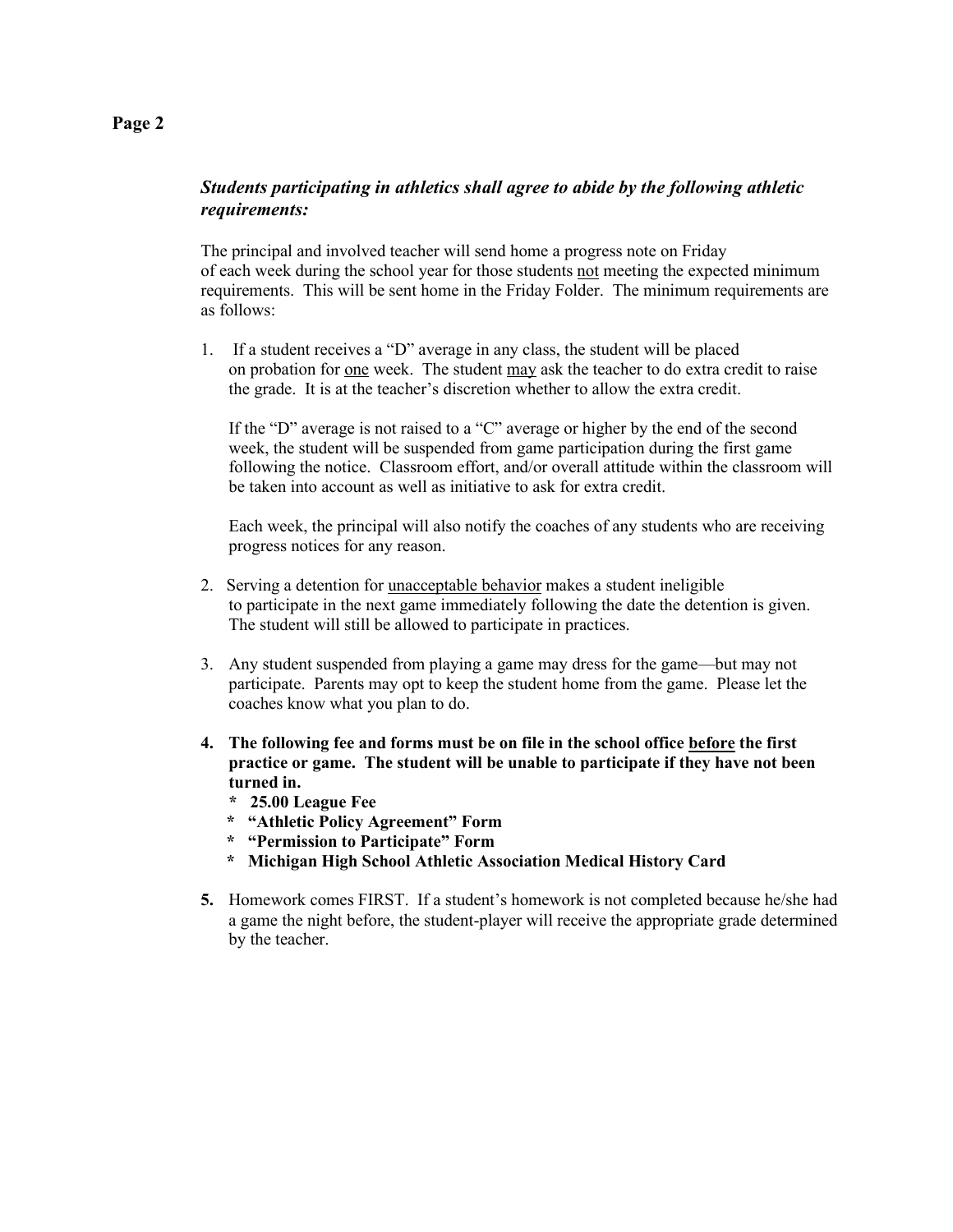- **Page 3**
- **6.** To participate in a game, an athlete must be in school for a half day unless they have a pre-excused absence (i.e. doctor appointment, dental appointment, funeral, etc.). Only the principal may make exceptions.
- 7. Should a uniform be lost or damaged, parents and athletes are responsible for repairs or replacement.

## *Athletic Training Code*

 No drinking or possession of alcoholic beverages No use, possession, or sale of drugs or performance enhancing drugs No use of tobacco

## C. Student Responsibilities

 The student athlete is responsible for following the rules and regulations established by the St. Joseph School Board of Limited Jurisdiction:

- 1. Set an example of good sportsmanship for teammates and members of the school community including abstaining from forms of harassment, hazing or bullying.
- 2. Conduct oneself with respect, especially towards coaches, teammates, officials, opposing players, students and spectators at or away from school.
- 3. Student athletes will abide by the rules, criteria, and expectations established by the individual coaches. The privilege of representing the school during practice and game sessions will be forfeited if non compliant.
- 4. Student athletes will abide by the decisions of the St. Joseph staff members in regards to playing eligibility based on grades and/or conduct.
- 5. Student athletes jeopardize their ability to participate in athletics, as a student of St. Joseph School, by displaying behavior that is illegal, immoral or inconsistent with standards of behavior expected of a Catholic school student.

# D. Responsibilities of Coaches

The coach bears the greatest burden of responsibility for sportsmanship. His/her influence upon the attitudes and behavior of the players and spectators is critical. In order for good sportsmanship to become a reality, it is essential that the coach subscribe to the values of good sportsmanship and teach those values in word and deed. A coach must conduct oneself in the manner of the school's philosophy and mission statement. In addition to the specific duties assigned at the local level, the coach must do the following:

- 1. Set a good example of good sportsmanship for players and members of the school community.
- 2. Conduct oneself with respect, especially towards players, officials, and spectators. Coaches are encouraged to shake hands with officials and opposing coaches, prior to and after a contest.
- 3. Coaches will abide by the rules and regulations established by the St. Joseph School Board of Limited Jurisdiction. Coaches will invoke discipline to those student athletes who are non compliant with St. Joseph's Athletic Policy.
- 4. Coaches must uphold the decisions of all St. Joseph Staff members in regards to placing a player on probation and/or suspension. Coaches are encouraged to make comments about said decisions to the Athletic Committee and not to students, athletes, or parents.
- 5. Must be an example to players-by not swearing or treating players with disrespect including harassing, hazing or bullying.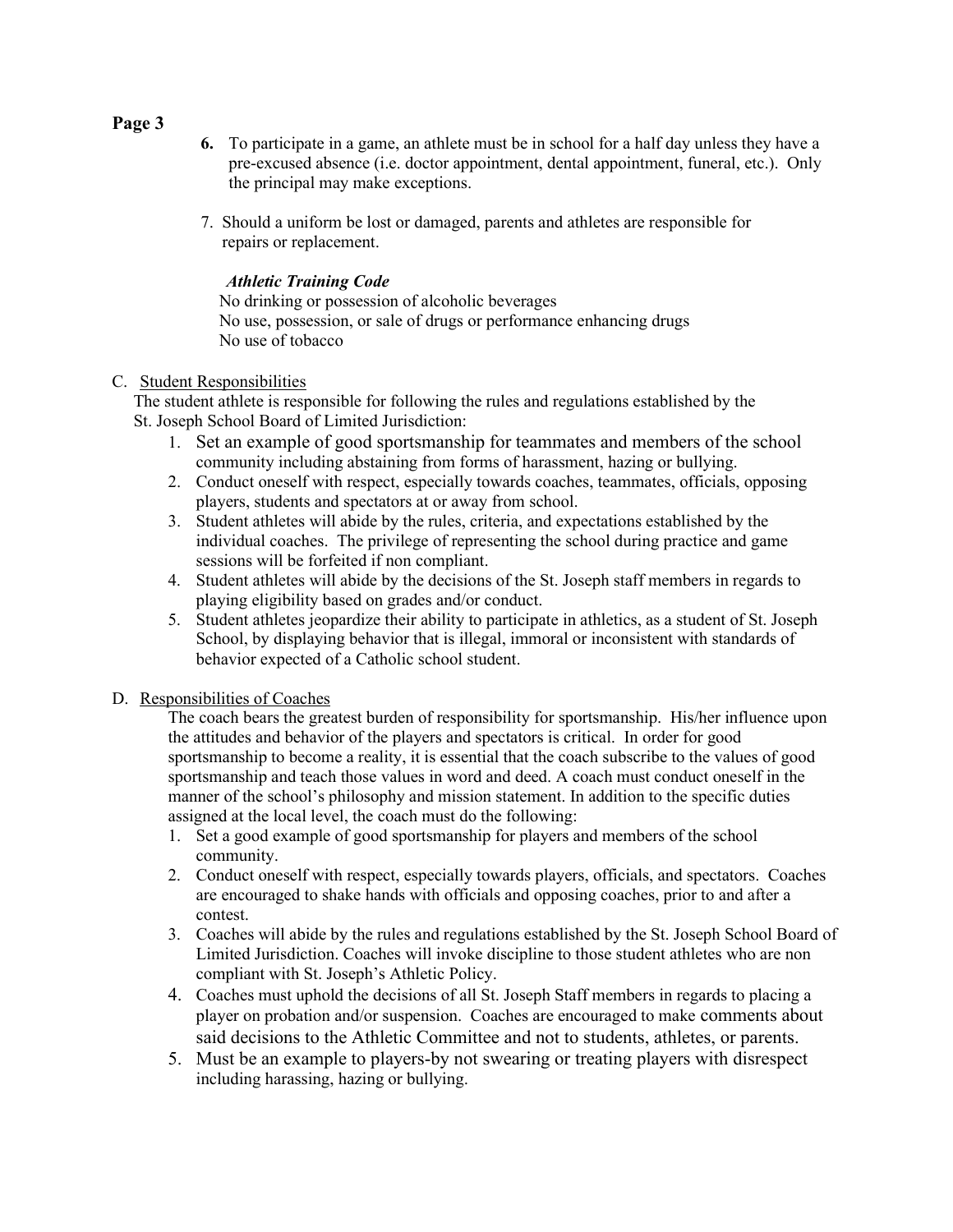# **Page 4**

### *The school has a right to expect that coaches will:*

- 1. Contribute to the educational and physical development of each member of the team.
- 2. Work toward a better understanding of the principles of the game and work to improve his/her teaching as well as coaching.
- 3. Be loyal to superiors in making athletics fit into parish life.
- 4. Insist upon a high level of scholarship and enforcement of all eligibility rules.
- 5. Make sure athletes have a secure ride home from practice and games.
- 6. Secure the practice facility prior to leaving.
- 7. Be compliant with all Diocese of Grand Rapids mandates including Background Checks, Virtus and Concussion Awareness Training (on file in the school office).

## *Parents and athletes have a right to expect that coaches will:*

- 1. Possess up-to-date knowledge about that which he/she is going to teach.
- 2. Be fair and unprejudiced in his/her relationships with parents and student athletes.
- 3. Pay careful attention to the physical condition of players at the time of practices as well as contests.
- 4. Exhibit a Catholic, Christian manner of speech and action as well as begin each competition with a prayer.

### E. Parent Responsibilities

- 1. Parents are expected to provide positive encouragement and support for the child, team and the coaches and school staff during games and at all times.
- 2. Parents must not attempt to instruct or direct play of a child or team or criticize the playing efforts of a child or team.
- 3. Parents must not criticize or taunt opposing teams, players, coaches, fans or officials and are expected to assist in controlling others in attendance in this regard.
- 4. Parents disagreeing with actions of the coaches during a game or practice, may not confront the coach during or immediately after such game. Arrangements should be made to discuss the matter at a mutually convenient time. If the matter cannot be satisfactorily resolved with the coaches, the Athletic Committee should be informed—then, the Athletic Director will be contacted if the issue is not resolved.
- F. Legal Information from the Diocese and Insurance Company:
	- 1. Coaches cannot transport students in their cars without having a "Volunteer Driver Form" on file in the school office. All coaches should contact the office to receive a form.
	- 2. Parents driving students to and from games must also have a "Volunteer Driver Form" on file in the school office. This is Diocesan Policy and the Law.
	- 3. The school office is required to keep all athletic accidents and injuries on file. Coaches and parents must report them to the school principal.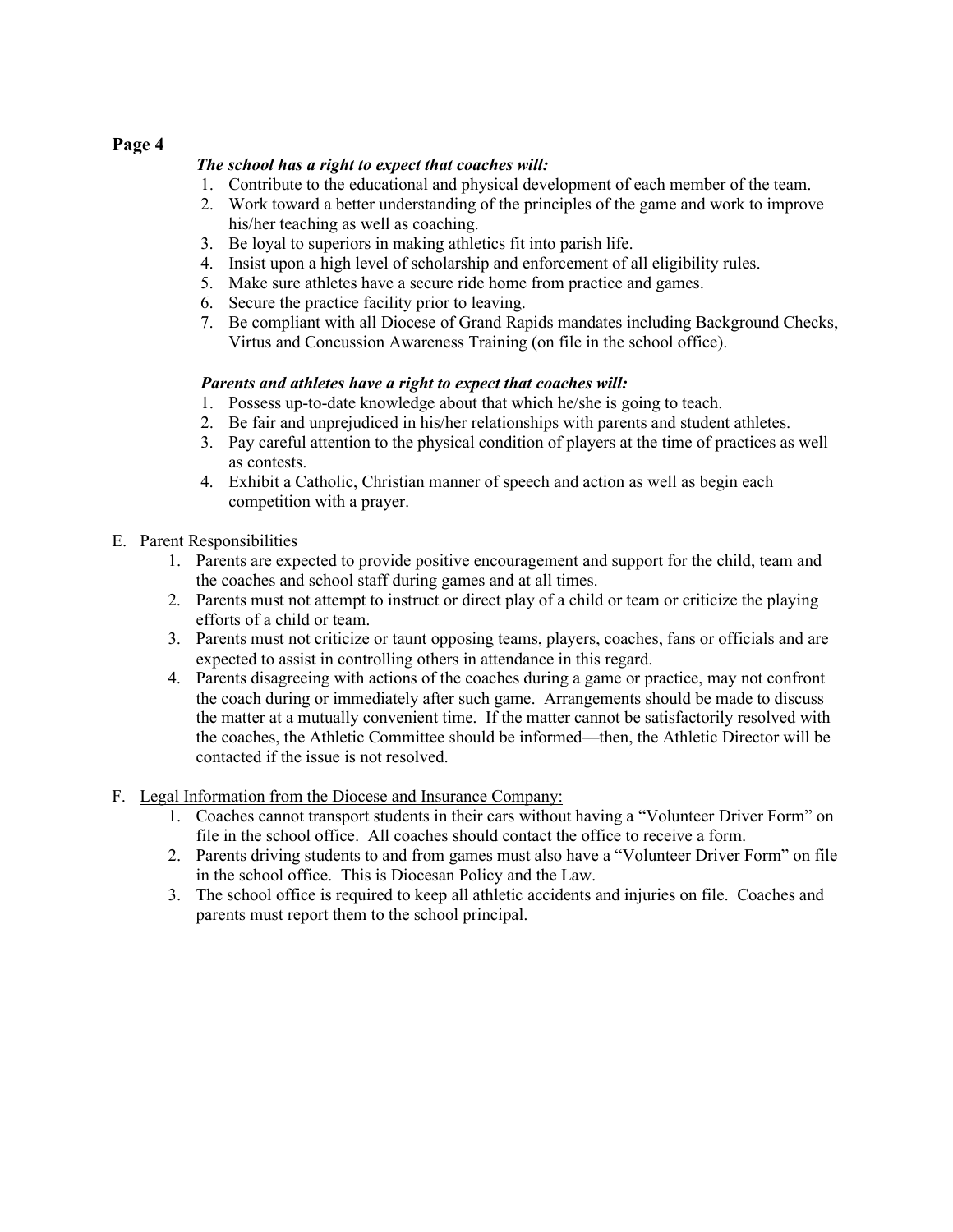## **Page 5**

G. Sporting Event Cancellation Policy

**In the event that school is cancelled due to inclement/severe weather, all school activities are cancelled. There will be no practice, game, or activities/events of any kind in the school building.** The opposing team will be contacted.

If the weather is severe *after school has been dismissed or on the weekend*, the cancellation of the sporting event will be made by the coaches and Athletic Director.

The coaches and Athletic Director are responsible for notifying all students, parents, referees, and the opposing team coaches. Please make sure a call tree is in place for such an event. Please leave a message on the school's answering machine notifying the Principal of the decision.

H. Athletic Committee

 Athletic Director: Mr. Ted Droste Committee: Boys--First Year— Second Year— Girls—First Year— Second Year--

We welcome and appreciate volunteers for all games for keeping score and running the time clock.

I. Participation in the Michigan High School Athletic Association (MHSAA)

Any diocesan school participating in the Michigan High School Athletic Association (MHSAA) accepts the Constitution and By-Laws of MHSAA and adopts as its own the rules, regulations and interpretations (as minimum standards) as published in the current MHSAA handbook as the governing code under which they shall conduct their program of interscholastic athletics and agree to primary enforcement of said rules, regulations, interpretations and qualifications. In addition, schools which host or participate in MHSAA meets and tournaments shall follow and enforce all tournament policies, procedures and schedules.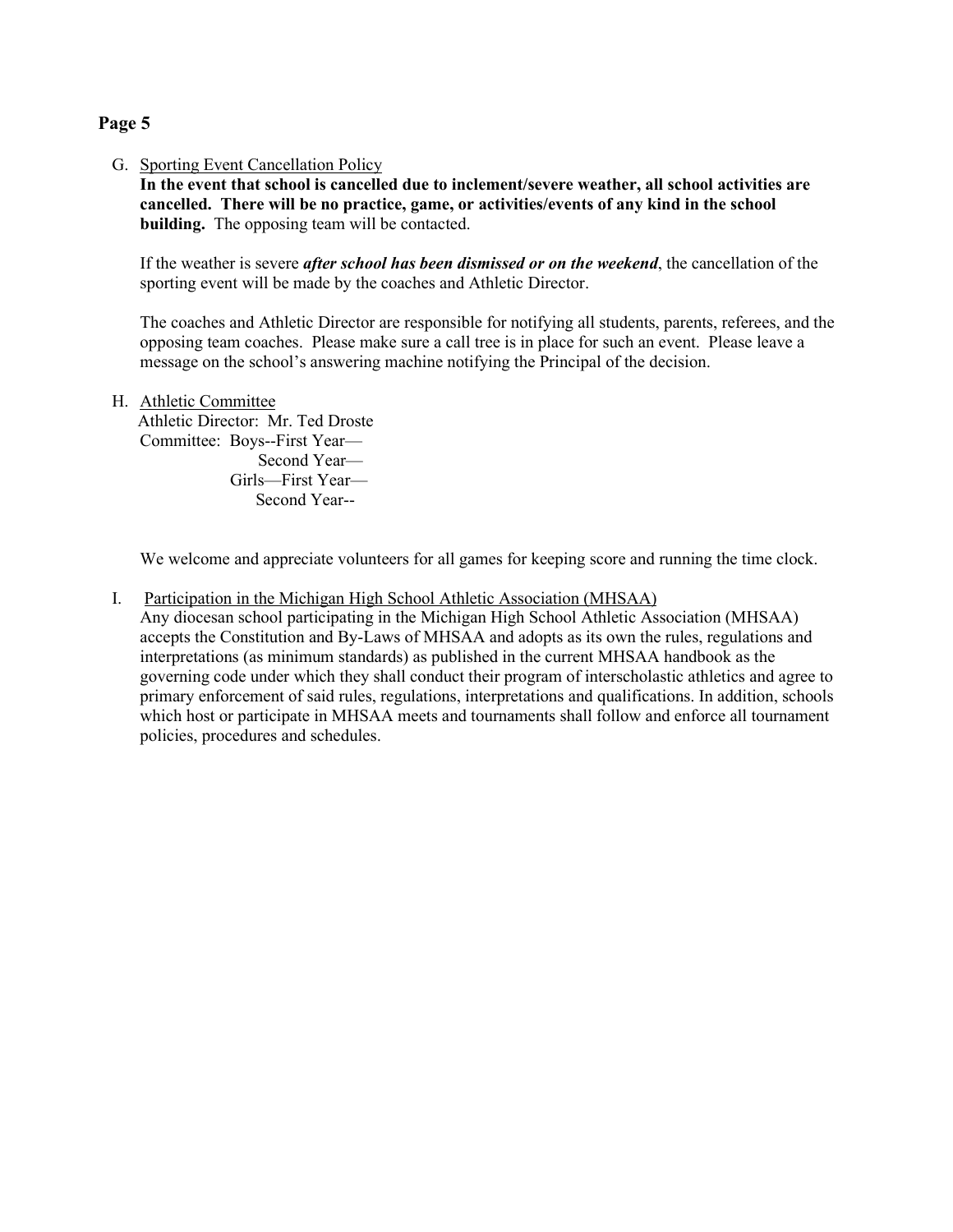# "ATHLETIC POLICY AGREEMENT" FORM

Together, we have read and understand the St. Joseph School Athletic Policy.

If we have any questions regarding this policy, we will contact the St. Joseph Athletic Committee.

| <b>Student Signature</b> | Date |
|--------------------------|------|
| Parent Signature         | Date |
| Signature of Coach       | Date |

Student Athletes may participate in scheduled games and practices following the return of ALL 4 of the following:

- 1. The League Fee of \$25.00 per student, per sport. This fee includes equipment and uniforms. Players are asked to furnish their own white socks. If the socks are not white, they may not be considered in proper uniform and an official may refuse to let them play.
- 2. This signed "Athletic Policy Agreement" Form
- 3. Signed "Permission To Participate" Form (attached)
- 4. Completed "Michigan High School Athletic Association Medical History Card"